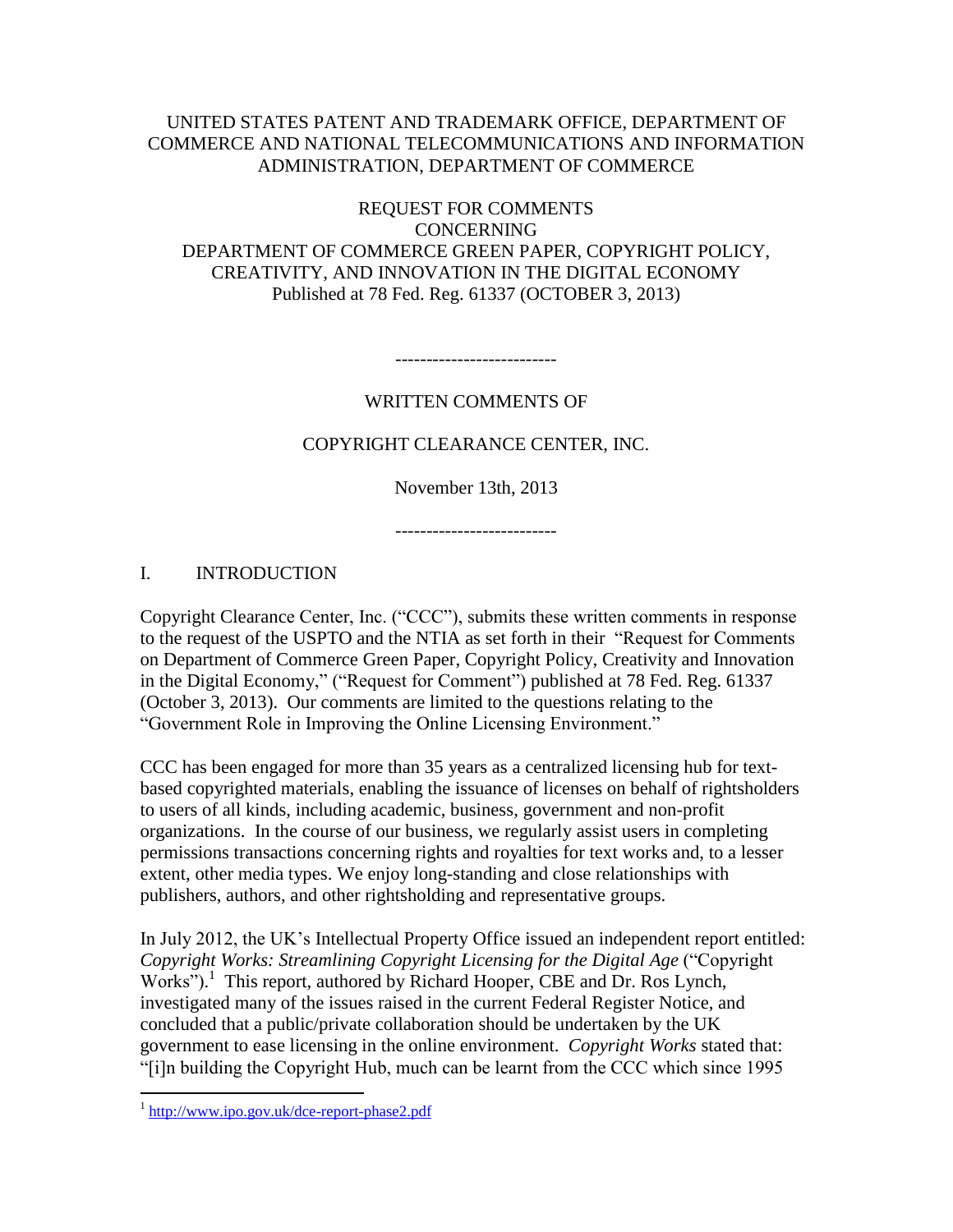has been conducting digital commerce and acting as an 'online hub' for the publishing industry and therefore doing what the UK Copyright Hub would aspire to do across all creative sectors and many markets both nationally and internationally."<sup>2</sup> CCC was subsequently invited to join the Copyright Hub Launch Group, where we worked with a cross media sector team to develop and launch the first phase of the UK Copyright Hub. CCC continues to be directly involved in the subsequent phases of the Hub's development. Our responses below are informed in part by these experiences.

At CCC, we believe that a voluntary, cross-media registry developed and maintained by industry and market participants – supported as appropriate by the Federal Government through statute, regulation, the identification of best practices, and/or funding – would provide an effective and sustainable means of ensuring that whatever system is put in place continues to reflect the public policy of respecting the rights of copyright rightsholders. Add a transactional (i.e., pay-per-use) licensing component to that registry concept, and the contours of a functional and valuable US Copyright Hub begin to emerge.

Further, CCC believes that any approach to addressing the wide number of issues relating to copyright will require careful balancing of the rights and privileges of both rightsholders and users, particularly in the context of the international obligations of the United States, under Berne and other controlling treaties, and we appreciate the opportunity to provide information for consideration in that process.

## II. BACKGROUND AND GENERAL COMMENTS ON THE SOCIAL AND ECONOMIC UTILITY OF VOLUNTARY COLLECTIVE LICENSING

CCC was created at the suggestion of Congress in the legislative history of the Copyright Act of 1976, and has been engaged in the licensing of the copyrighted works of others since the effective date of the Act on January 1, 1978. We are a not-for-profit corporation established by a group of authors, publishers and users that had worked with Congress in its revision of the Act. To this day, we bridge all of those communities, with representatives on our Board of Directors not only from the author and publisher communities, but from user communities as well.

Since 1978, CCC has evolved. What started as a simple transactional service – still in use today – through which rightsholders and users can exchange, one-by-one, permissions and royalties relating to the licensing of photocopying on an as-needed basis, is today an integrated licensing and copyright management organization. CCC offers global transactional and repertory licenses for traditional as well as digital uses to business and governmental organizations. We have also developed and currently operate RightsLink, an automated licensing facility that permits copyright rightsholders to issue licenses to use their materials directly from the point of content on their websites. We also provide other rights awareness and management tools to both rightsholders and users. Today, CCC manages hundreds of millions of rights to tens of millions of works,

 $2^2$  Copyright Works, p. 10.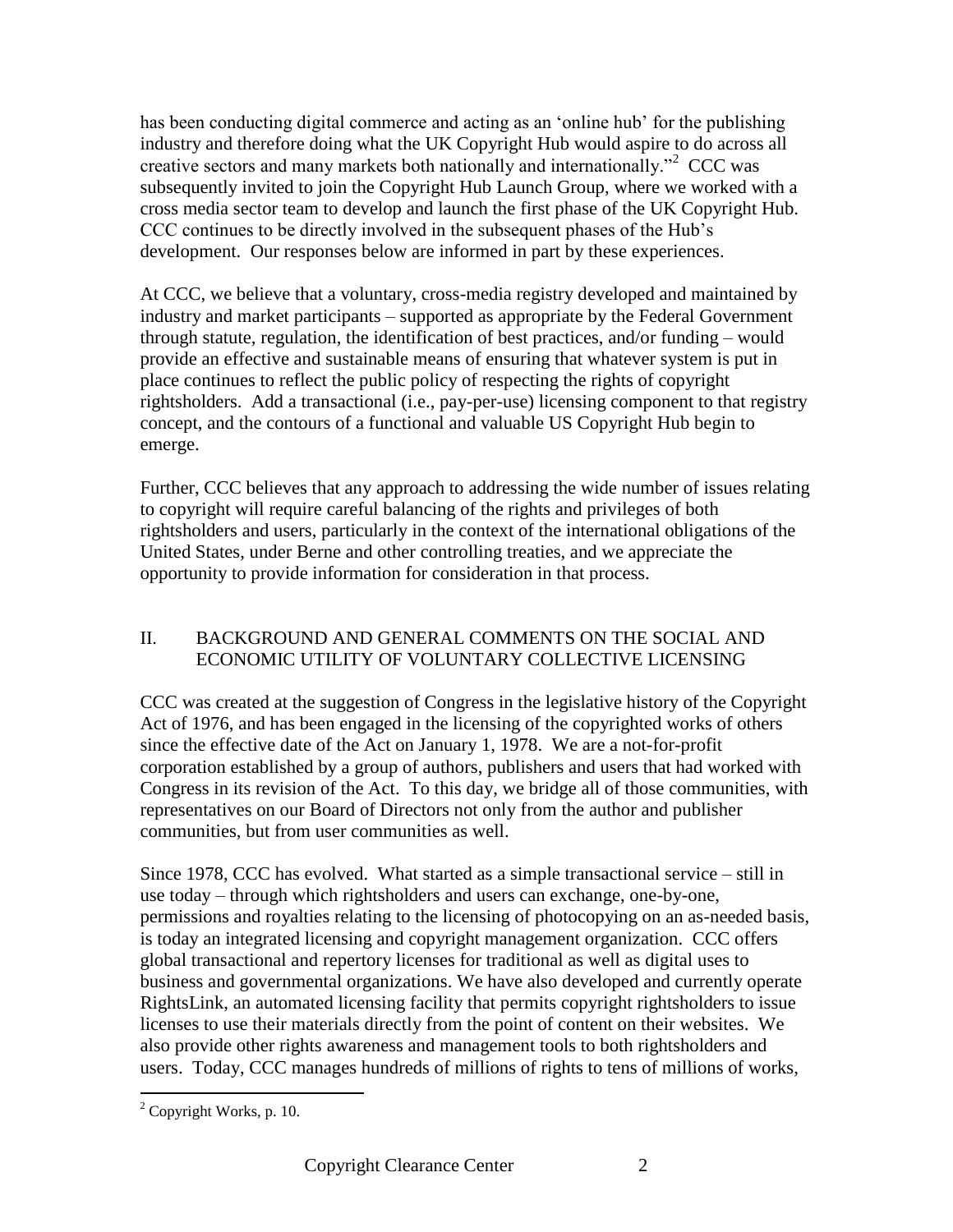and holds information relating to many more. We issue repertory licenses to thousands of businesses and other organizations with, collectively, more than 25 million employees. We operate high-volume transactional licensing services over the Internet.<sup>3</sup> We cooperate with counterpart organizations in other countries to license millions of uses and users abroad, and we have distributed over \$1 billion to participating rightsholders over the past seven years. CCC also delivers on-site and online copyright education programs through collaboration with thought leaders, government agencies and policy makers.

Based on our development of these capabilities, plus our long track record of voluntary licensing and our permissioning technologies, we believe it is possible for a US Hub to serve the purposes of copyright law – namely, the creation, distribution and use of works through a balanced system of rewards for creators and convenient access for users. Such a Hub would encourage respect for copyright, help locate rightsholders wherever possible, and facilitate good faith use by users with copyright-consistent intentions.

Perhaps more importantly, CCC's experience has proven that while the development and operation of such a system is feasible, as well as potentially convenient and valuable for rightsholders as well as users, the design, development and maintenance of such a network of resources cannot and must not be viewed as cost-free. A practical understanding of the economic realities of handling "big data" leads inexorably to the conclusion that a sustainable, interoperable, and publicly-accessible network of databases of rights and licensable works will require considerable and ongoing investment and technical expertise, especially to ensure interoperability and convenience.

CCC's own existing systems for, and expertise in, managing rights and works and recording uses – originally designed to help rightsholders and users address a relative market failure (how to license high volumes of transactions of relatively low value) – are conceptually similar to the approach envisioned here. In essence, the opportunity for low-value, high-volume licensing where it does not now exist could be substantially addressed through creation of a Registry+Licensing facility, containing ownership and rights data/metadata created by networked databases in existing sector specific registries (such as those maintained by collecting societies for performance and mechanical reproduction rights in music; e.g. the Global Repertoire Database being created in the music industry;<sup>4</sup> or the image registry maintained by PLUS, the Picture Licensing Universal System<sup>5</sup>) while providing federated research capability across the entirety.

A voluntary Registry+Licensing facility of this nature would provide important benefits to users interested in carrying forward copyright policy. And it would do so while imposing a minimal burden on copyright rightsholders and without altering the existing copyright registration system or implicating the prohibitions against formalities in the Berne Convention. In fact, it would provide users with a central source of information

 $3$  Annually, tens of thousands of these licensing transactions are for amounts under \$100, that is, the category of high-volume, low-dollar-value licenses referred to in *Copyright Works*. Many of the transactions CCC processes are for zero dollars, per the business rules set by publishers.

<sup>4</sup> <http://globalrepertoiredatabase.com/>

<sup>&</sup>lt;sup>5</sup> [http://www.useplus.com](http://www.useplus.com/)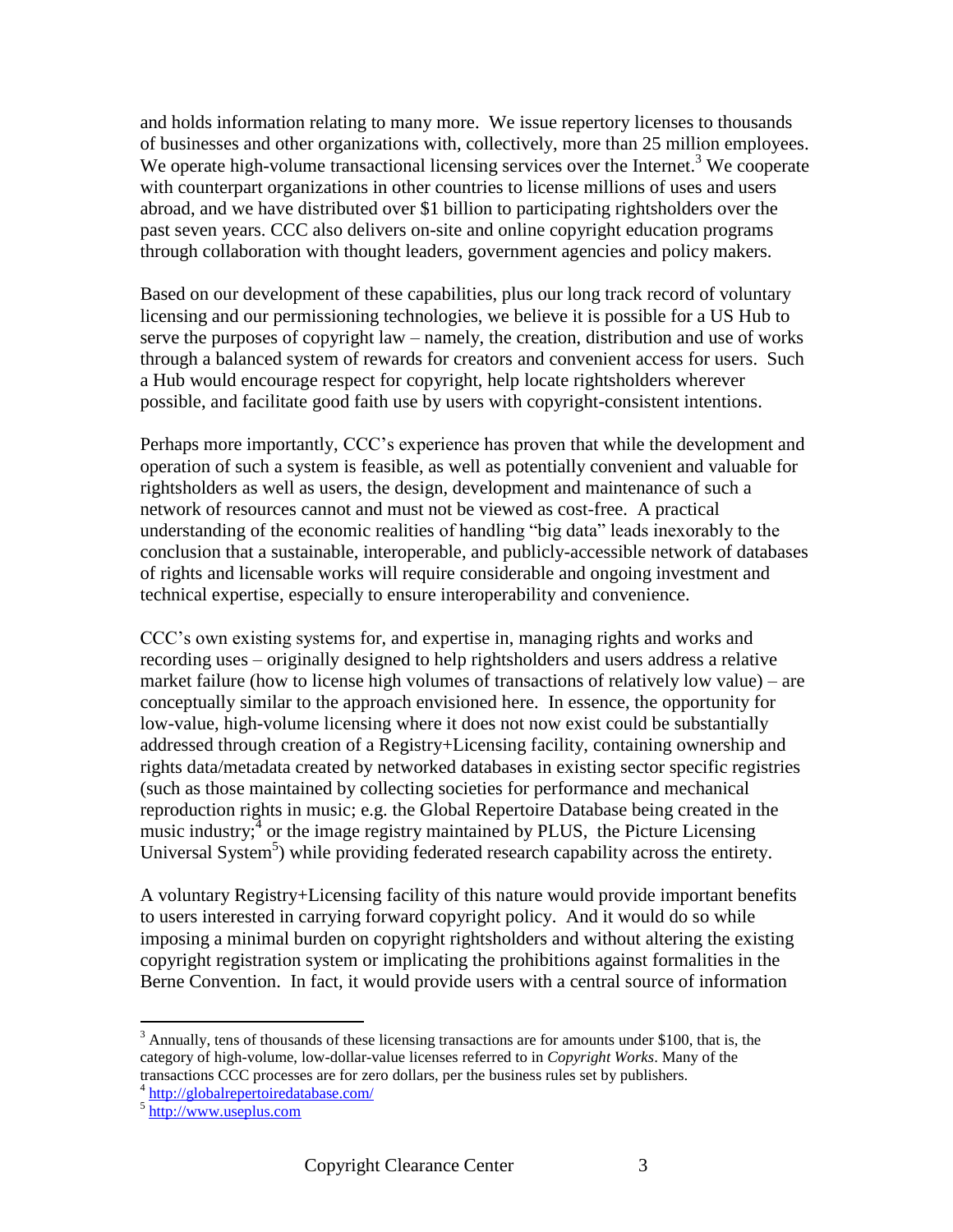(supplemented, preferably through network connections, by the private-sector sources noted in the answers to specific questions below) that would help in finding a rightsholder even when the work at issue has not been registered in the Copyright Office. The Registry+Licensing facility, being voluntary, would not require the filing of new formal ownership or transfer documents, and yet has the potential to eventually provide users with precisely the information they need on how to find a rightsholder, and, when appropriate, to obtain a license.

The keys to meeting the core public interest goals embedded in the copyright system lie in technology, data, databases and registries. Fortunately, increasing amounts of data about works and rights, and technological advances in finding rights even in the absence of basic data, continue to make it easier to locate copyright holders. CCC believes that existing and new registries and licensing facilities, constantly updated by qualified and authoritative data, and interoperable among themselves, would well serve the public policy interests of all concerned. While we do not think all rights issues would be immediately solved by the creation of a Hub, making these systems more interoperable will over time both reduce the number of potential infringements and make it easier for users to either acquire necessary licenses with less effort or to exercise their fair use privileges with greater certainty.

# III. QUESTIONS FROM THE USPTO/NTIA

CCC addresses below the six questions in the Request for Comment specifically relating to the government's role in improving the online licensing environment.

*"Q.16. What are the biggest obstacles to improving access to and standardizing rights ownership information? How can the government best work with the private sector to overcome those obstacles?"*

In the domain of rights information, the US Copyright Office continues to make major strides towards digitizing its rights information in order to make it available online. This policy direction was recently articulated by Register of Copyrights Maria Pallante<sup>6</sup>. Additionally, such international initiatives as the Linked Content Coalition and the ECsponsored Rights Data Integration initiative<sup>7</sup>, as well as the PLUS Specification (for  $\frac{1}{3}$  images)<sup>8</sup>, are making significant progress towards standardizing rights ownership description, including author information and works metadata. The domain of text publishing has made substantial progress as to the use of unique identifiers, although in the newly emergent sectors such as blogging and independently-generated (or selfpublished) content, fewer standards have as yet caught on. One standard that has caught on in text publishing is the Digital Object Identifier (DOI) system. DOI provides a

 6 <http://www.copyright.gov/regstat/2013/regstat03202013.html>

<sup>&</sup>lt;sup>7</sup> [http://www.linkedcontentcoalition.org](http://www.linkedcontentcoalition.org/)

<sup>8</sup> <http://ns.useplus.org/go.ashx>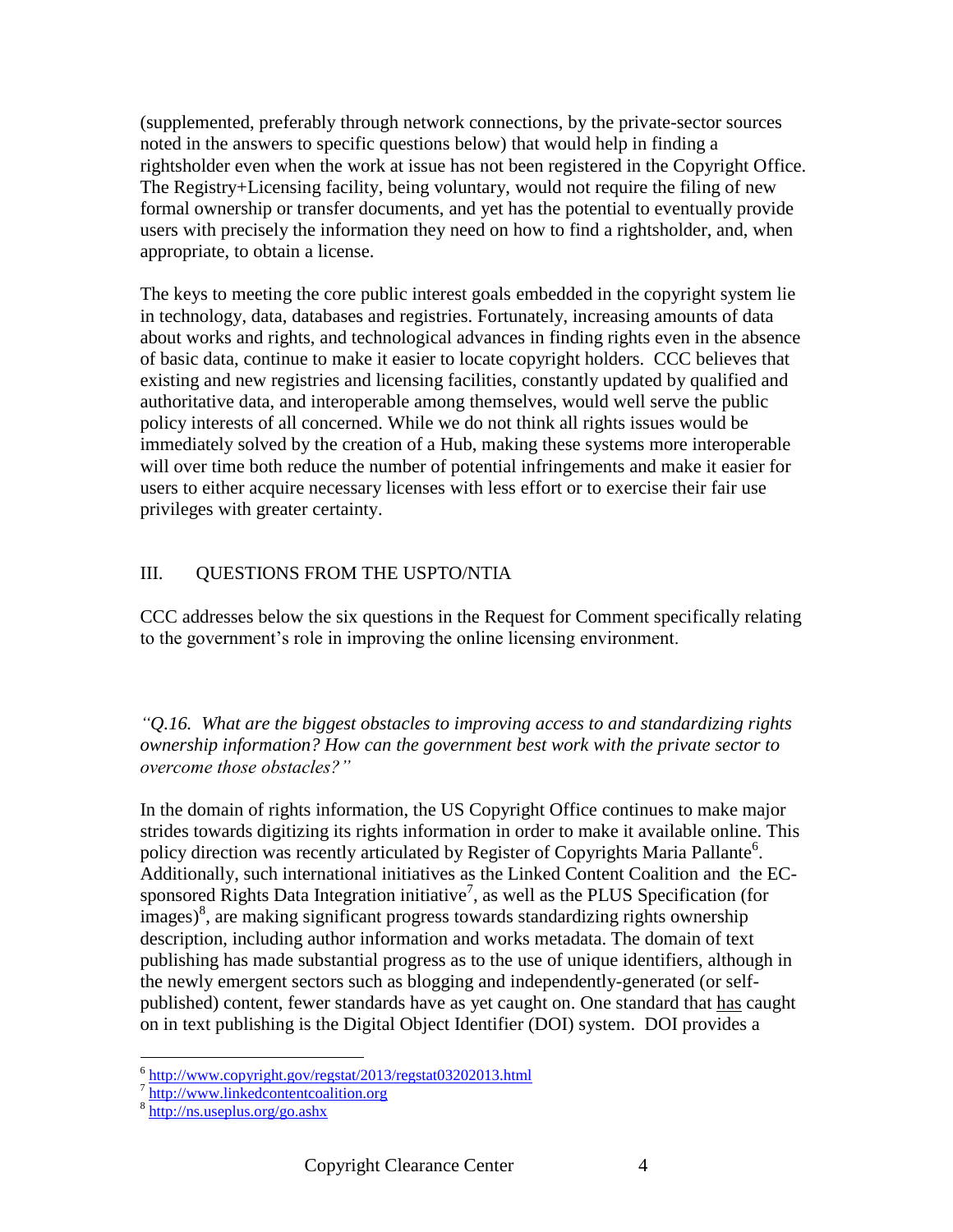standard and a system of implementation for identifying and navigating to authoritative locations of digital works. It is administered through a federated registry system, with nearly a dozen registries worldwide providing content identifiers in different domains, all under the auspices of the International DOI Federation (IDF).<sup>9</sup> In the US, the CrossRef organization serves as the official DOI registry for scholarly content, with tens of millions of unique identifiers served.<sup>10</sup> Similarly, ORCID<sup>11</sup> is a unique identifier for scholarly researchers created in large measure to solve name disambiguation issues; it provides authoritative information about individual researchers and links them with their research products (whether in publications or on websites). However, there is no "DOI for Everybody" nor an "ORCID for Everyone." Other than the DOI, unique, persistent standard identifiers are still relatively uncommon at the article level and nearly nonexistent for smaller units of content (e.g., tables, graphs, charts). In this context, we note that CCC's RightsLink uniquely identifies each article for which the service is available (and is able to uniquely identify other units of content should a copyright holder choose to manage its rights in that way). Additionally, through use of CCC's publicly accessible web site, copyright.com, *anyone* can check a title or publisher for any work known to our database, which now encompasses tens of millions of works. In the future, other identifiers such as the Uniform Resource Identifier<sup>12</sup> or even the humble UPC barcode may come to play a more important role in addressing the need for identifying information for works under copyright.

CCC participates in standards development through NISO and other organizations and is actively involved in international efforts such as the Linked Content Coalition and Rights Data Integration. However, the lack of broadly-distributed standardization is but one obstacle. Because, under US law, any eligible work in a "fixed form" is likely already subject to copyright, there are an unprecedented number of web-available works potentially falling within the scope of the Registry+Licensing facility. User-friendly tools for meeting this need should be crafted, and made freely available; in such a context, CCC would look forward to participating in development, publicizing and distribution efforts.

In CCC's opinion, in addition to helping to coordinate development of the Registry+Licensing facility, i.e., a US Copyright Hub, the Federal Government can and should play an enabling role in facilitating and coordinating development and/or use of unique content identifiers for works protected by copyright, and through encouraging use of those identifiers through publicizing best practices and facilitating industry agreements. Ideally, these identifiers would be inexpensive and ubiquitous. This could be done in collaboration with other such initiatives, such as the UK Copyright Hub. Based on our experience and our skills, CCC would be prepared to participate, should any such initiative emerge.

<sup>&</sup>lt;sup>9</sup> [http://www.doi.org](http://www.doi.org/)

<sup>&</sup>lt;sup>10</sup> [http://www.crossref.org](http://www.crossref.org/)

<sup>&</sup>lt;sup>11</sup> [http://orcid.org](http://orcid.org/)

<sup>&</sup>lt;sup>12</sup> <http://www.ietf.org/rfc/rfc3986.txt>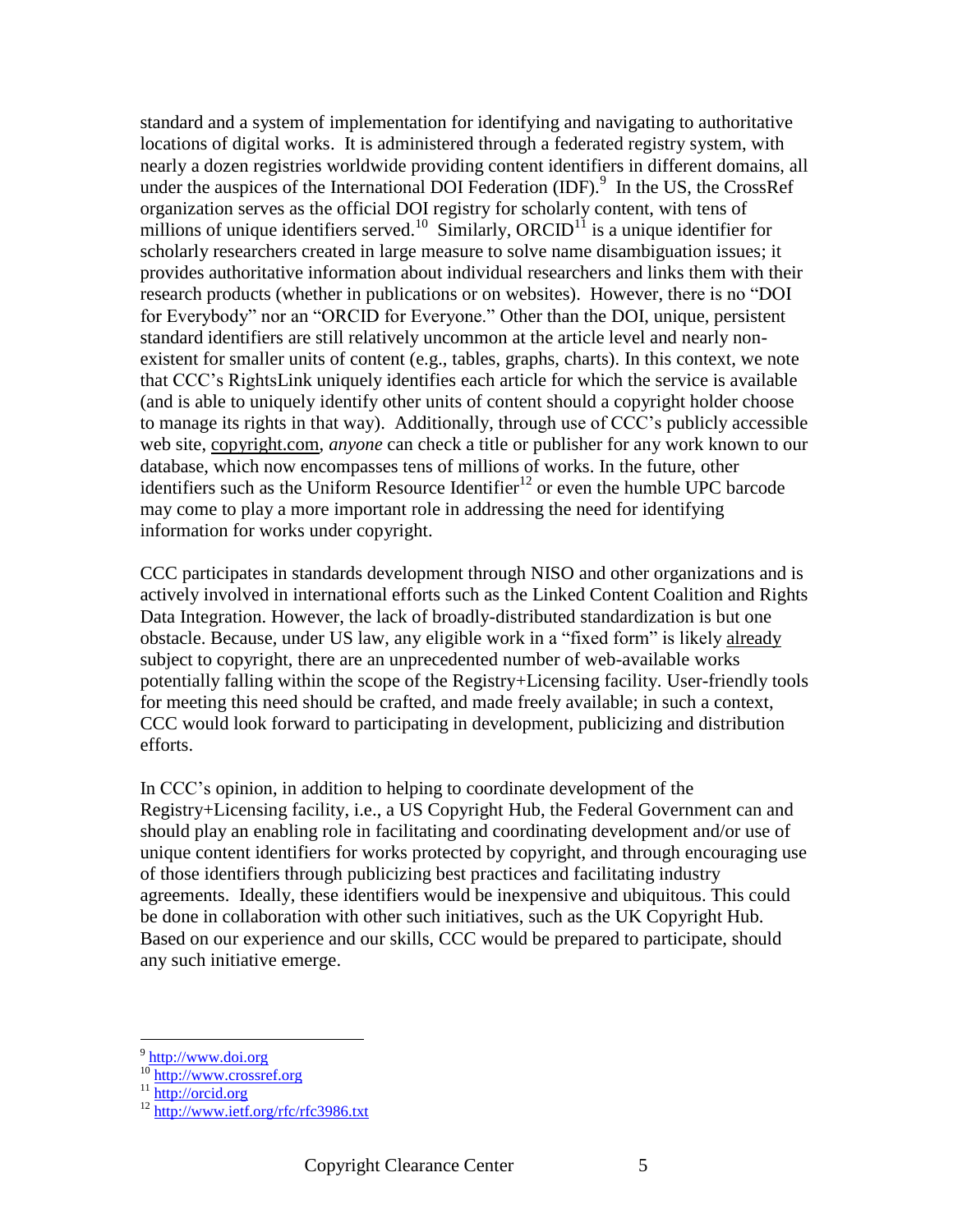*"Q.17. To what extent is a lack of access to standardized, comprehensive, and reliable rights information impeding the growth of the online marketplace? What approaches could be taken to improve the situation?"*

A copyright hub that provided seamless licensing would go a long way towards reducing the friction of rights commerce without impacting the value of protected content.

Online marketplaces for works under copyright, and for rights to use those works, have developed more rapidly in some contexts than in others. For example, as discussed in the Green Paper, robust legitimate markets are already in operation for rights to use music, movies and other video works. CCC's site, copyright.com, while primarily intended for licensing rights to use text works, provides an example of another such marketplace, one which has been transacting licensing business for nearly 20 years. The distributed network of rights to use books and articles enabled by RightsLink licensing is another. Other leading aggregators of rights and works also offer searchable catalogs and licensing. Examples include: Online Computer Library Center, Inc. (OCLC); ASCAP; BMI; The Harry Fox Agency; CEPIC.org; the Internet Movie Database (IMDB, a division of Amazon); and SoundExchange.<sup>13</sup>

In the context of a copyright hub, a validated pool or "meta-catalog" of domainauthoritative and publicly searchable databases would itself amount to a new and valuable publicly-accessible resource. Deploying even basic interoperability across databases of rights and works – through APIs or other standard means – would provide important new value to the public.

While all of these disparate markets function effectively within their domains, the requirements of today's complex works stretch well outside the scope of any one of them. What was once a print textbook incorporating rights to images from a dozen different providers and text from a dozen other courses, is now an integrated "learning object" including all of the foregoing, plus music, podcasts and videos. With the introduction of the Common Core in K-12 education, curricula and assessments are likewise required to include alternative media and alternative sources.

## *"Q.18. Are there other obstacles that exist to developing a more robust, effective, or comprehensive online licensing environment? If so, what are they?"*

An overarching concern results from contemplating the sheer multitudes of rightsholders – certainly numbering in the hundreds of millions just for published works across media and just in the United States – multiplied by the variety of their appertaining rights. The complex and expansive nature of this problem – involving a multiplicity of parties and

<sup>&</sup>lt;sup>13</sup> [http://oclc.org](http://oclc.org/); [http://www.ascap.com](http://www.ascap.com/); [http://www.bmi.com](http://www.bmi.com/)[; http://www.harryfox.com](http://www.harryfox.com/); [http://www.cepic.org](http://www.cepic.org/) ; [http://www.imdb.com](http://www.imdb.com/) ; [http://www.soundexchange.com](http://www.soundexchange.com/) .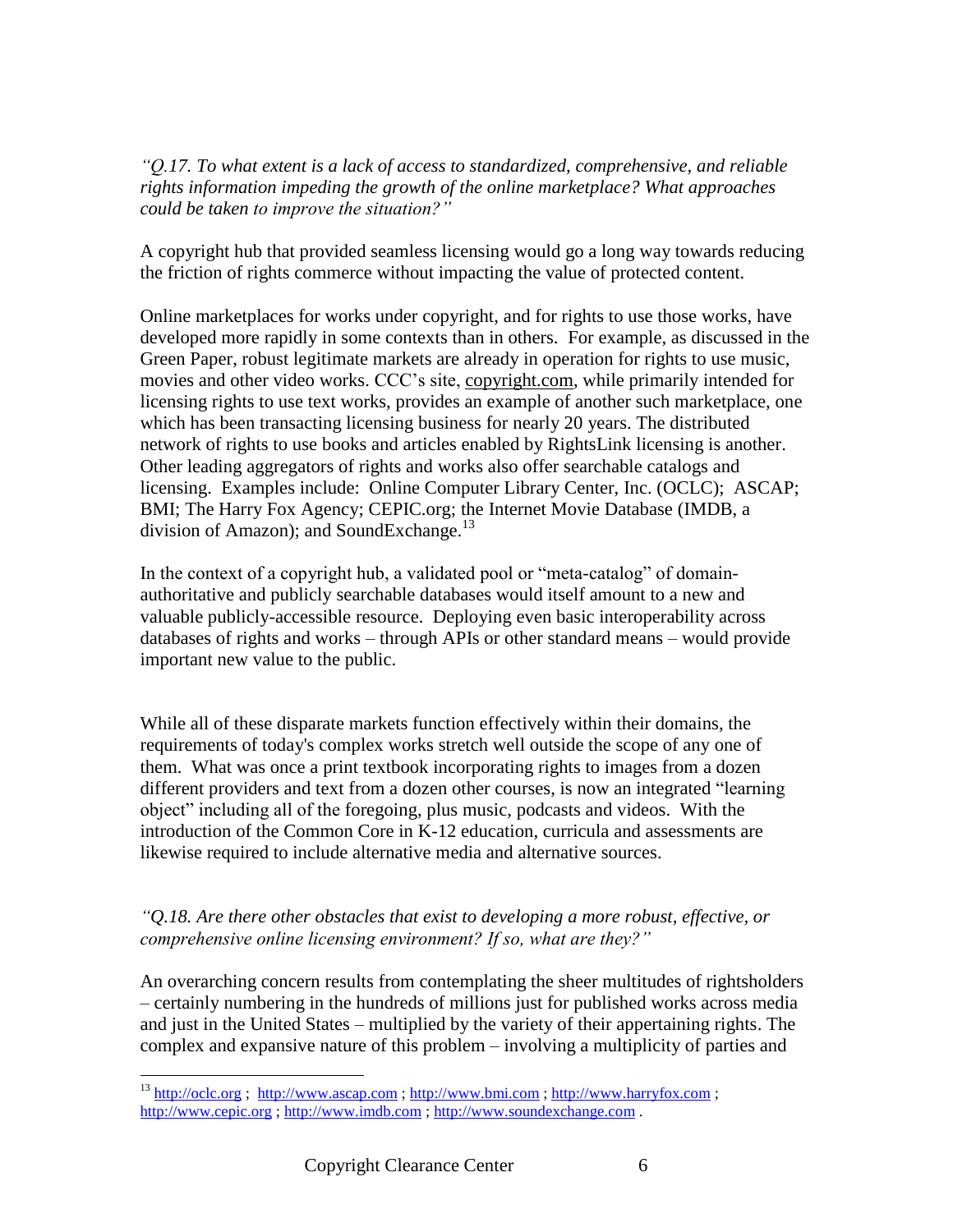millions of works, both large and small, formally published and formally unpublished  $$ will make this an extremely difficult system to envision creating a sustainable and costeffective design for. Large, authoritative databases of rights and works – especially those with an e-commerce functionality that makes available a licensing facility, such as we provide at copyright.com – are no small undertaking to develop and maintain. Further, a requirement for such databases to interoperate in a network adds another layer of intricacy. Even just managing the complexity of the "bundle of rights" inherent in a single copyright itself amounts to a knotty problem. And as we have learned through the development and deployment of our online licensing service offerings across two decades (and the offline offerings that preceded and accompany them), even the customer service and invoicing aspects themselves represent significant undertakings.

The classic obstacle to the formation of marketplaces like a US Copyright Hub can be described as the "chicken and egg problem": no one will shop in an empty marketplace, but there are few incentives to set up shop in a marketplace that no one visits. Fostering new markets like the digital hub requires participation from buyers *and* sellers. Established and trusted industry players, such as Collective Management Organizations (CMOs) – including Performance Rights Organizations (PROs), in the music space and Reproduction Rights Organizations (RROs) in the text space – are optimally positioned to provide sustainable solutions in this regard. Further, licensing only comes into play beyond the statutory authorization provided by fair use and other exceptions in the law. In any scenario, a continuing, sustainable directing body of industry and market participants would be critical to clarifying and iteratively addressing these issues. No party should succumb to the temptation to regard these issues and opportunities as easily resolved. It takes hard work – and significant investment of resources – to make copyright easy, and to get rights right. (And if you do get rights right, the market then changes.)

*"Q.19. In addition to those efforts to develop standardized, comprehensive, and reliable rights databases and online licensing platforms described in the Green Paper, are there other efforts under way by the private sector or public entities outside the United States? If so, what are they?"*

The work of the Linked Content Coalition<sup>14</sup> is bearing fruit in the European Union in the form of the Rights Data Integration (RDI) project, a multi-million-euro European Commission project that brings together organizations from the text, still image, music, movie, and television industries to develop the first international copyright hub. Work on this two-year project is already underway, with CCC's Product Evangelist serving as RDI's technical coordinator and technical project manager.

The UK's Copyright Hub<sup>15</sup>, mentioned previously, is progressing into the next phase of its development, having identified a CEO and begun the development of the core hub technology that transmits and translates rights and permission requests among a number

<sup>&</sup>lt;sup>14</sup> [http://www.linkedcontentcoalition.org](http://www.linkedcontentcoalition.org/)

<sup>&</sup>lt;sup>15</sup> [http://www.copyrighthub.co.uk](http://www.copyrighthub.co.uk/)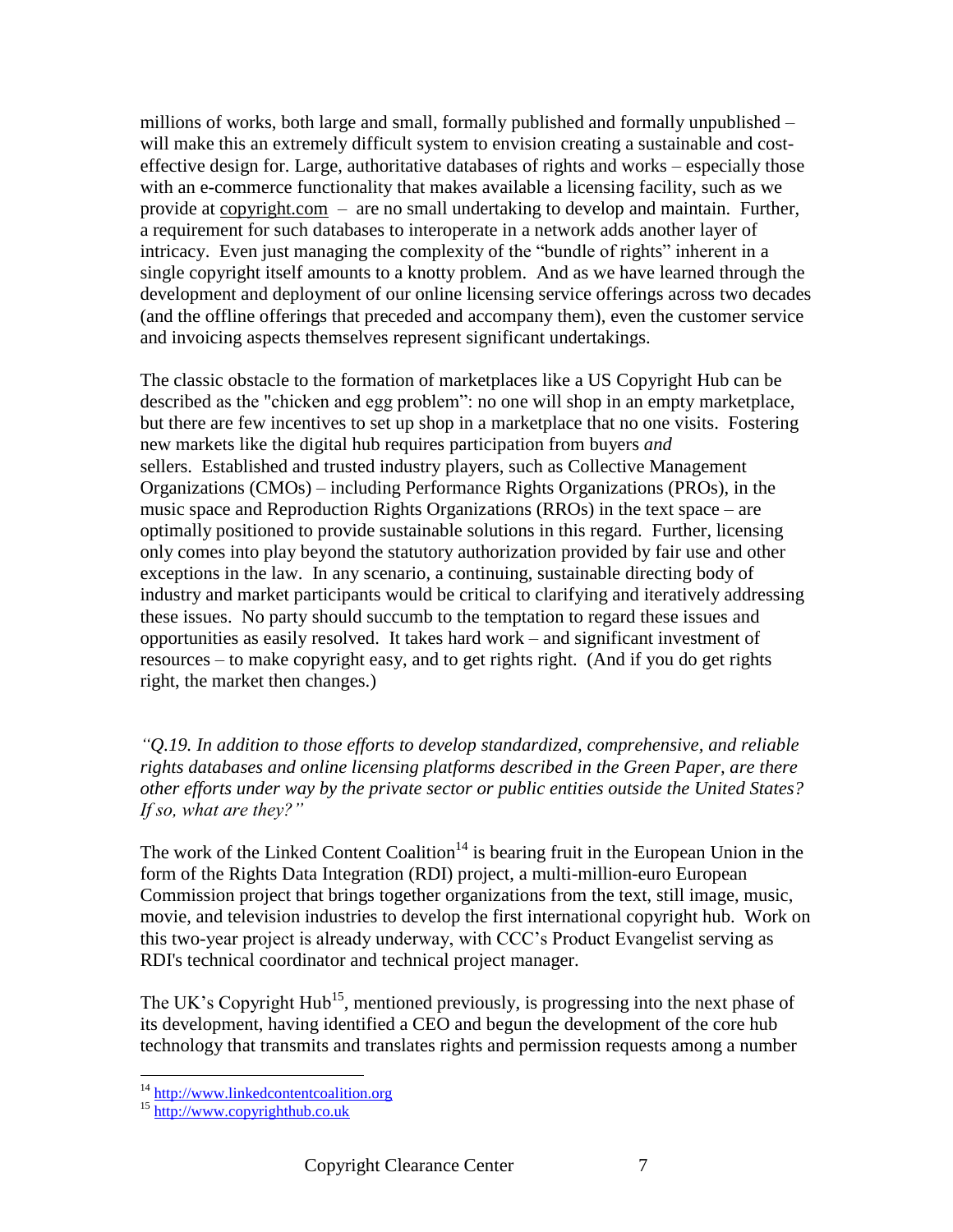#### of providers.

### *"Q.20. Would a "copyright hub" be a useful endeavor in the United States? If not, why not? If so, how can the government support such a project?*

The value of a Copyright Hub, as discussed in our introductory remarks above and throughout this Comment, lies in the recognition that the creators and distributors of today's content do not confine themselves to a single medium like text or video, but need to reach across the boundaries of today's content industries. A Copyright Hub would provide the capability to coordinate rights transaction activities among a host of providers, reducing the burden of copyright compliance and raising the value of content across the board, thus benefiting both users and rightsholders (who, in the new environment, are often in fact the same people in different roles at different times).

In the domain of text, CCC already covers this need for many traditionally published works. To make the completion of high-volume, low-value transactions efficient at scale and across media types would most likely *not* require a significant change in US copyright law (Title 17 U.S.C.). However, active encouragement by USPTO/NTIA and other involved federal agencies towards self-organizing and voluntary participation by major rightsholders would be a prerequisite to success. In CCC's own system of voluntary, collective licensing, the rightsholders set fees and decide in which services they will participate and with which rights. Our experience indicates this is the best route to sustainability. CCC believes that appropriate provision for cost-recovery in participating organizations is also a critical component.

## *"Q.21. What role should the United States government play in international initiatives at WIPO or elsewhere?"*

21<sup>st</sup> century copyright is inevitably global. WIPO is an important and valuable component of international copyright and extremely helpful in providing direction and coordination between countries' efforts and exploring IP issues of global importance. The US should certainly continue its participation in WIPO and other global IP initiatives. Likewise, the US should endeavor to work with preexisting, related initiatives such as the UK Copyright Hub and the Linked Content Coalition.

## IV. CONCLUSION

CCC looks forward to participating fully in any ongoing development coming out of this inquiry. Careful design and development of a voluntary, industry-maintained Registry+Licensing facility, a US Copyright Hub that is both interoperable and sustainable, should be seen as the cornerstone of any successful approach to the challenges and opportunities arising from this inquiry. In this way, the public interest may be served better, as all of us – rightsholders, users and intermediaries, as well as the